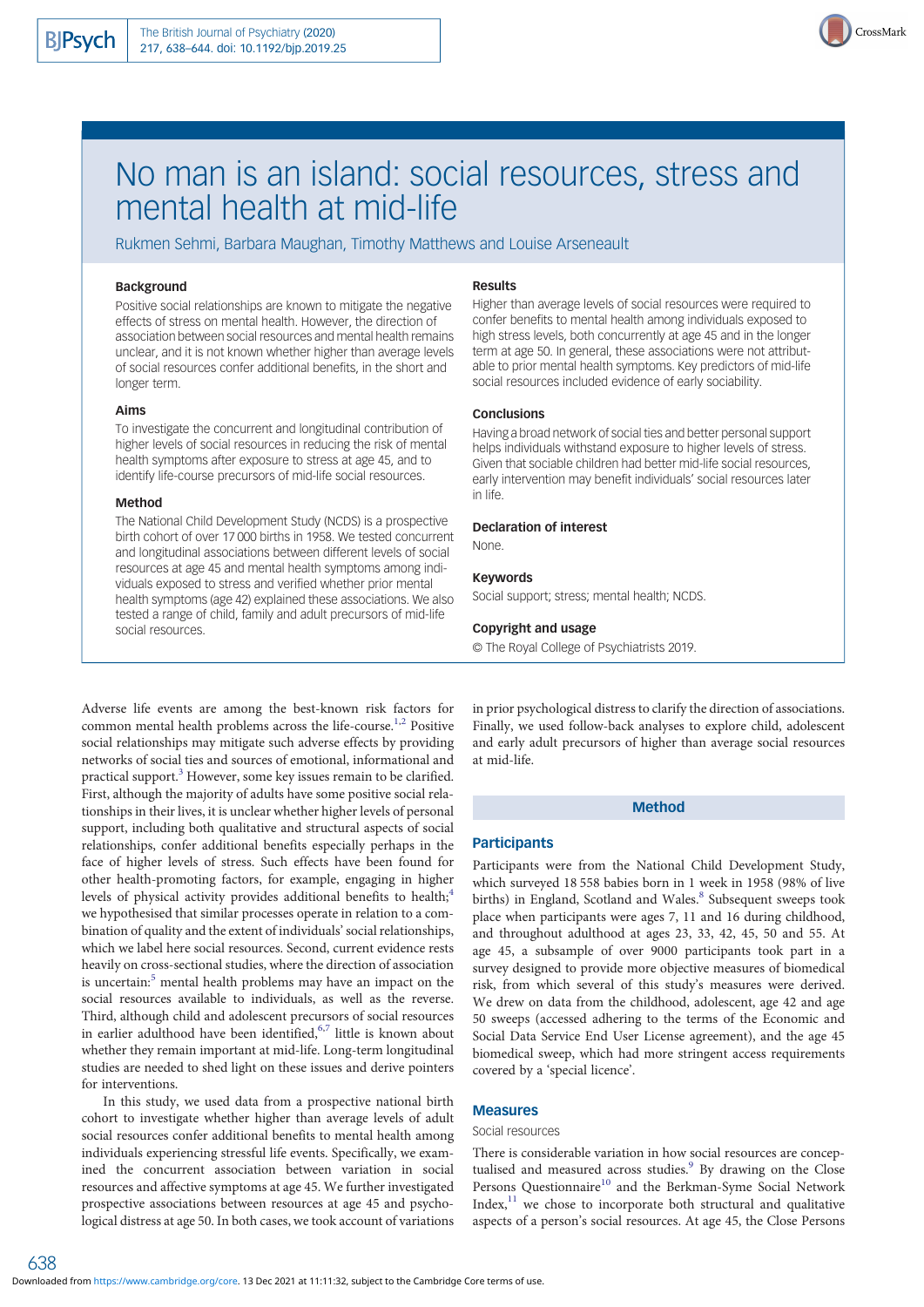Questionnaire was used to assess the quality of personal support received from the individual reported as being closest to the participant during the previous 12-month period. In most cases, this person was a spouse (79.7%), followed by a parent (3.8%), an offspring (3.6%) or a sibling (3.3%). The questionnaire captures three main constructs of social support: confiding/emotional (for example 'In the last 12 months, could you rely on this person when needed?'), practical (for example 'In the last 12 months, did this person give you help with small things when needed?') and negative (for example 'In the last 12 months, did talking to this person make things worse?'). Items assessing negative aspects of social support were reverse-coded to ensure higher scores represented more positive support. A selection of items from the Berkman-Syme Social Network Index were also included to assess the structural aspects of a person's social resources. The measure assessed the number of social ties, and the frequency of contact with family, friends and acquaintances outside the household, as well as the degree of participation in social, recreational or political groups.

A summed score of items from both measures included confiding/emotional, practical and reverse-coded negative items assessing personal support received by the individual, along with items assessing their wider social network, to create an overall indicator of social resources (mean  $49.27$ , s.d.  $= 8.51$ , range  $13-70$ ). Higher scores represent better-quality support, as well as a greater number and more frequent contact with social ties. The reliability of the scale was  $\alpha = 0.80$ . To facilitate comparisons among individuals with differing levels of social resources, we trichotomised the index $12,13$  $12,13$  $12,13$  to identify those with poor (bottom 25%, range 13–44), typical (middle 50%, range 45–55) and rich (top 25%, range 55.5–70) resources. People with typical social resources had some contact with a wider network of social ties and received good personal support. We refer to those in the upper quarter of the distribution as having 'rich' social resources as they represent individuals who had more frequent contact with a larger network and received better-quality support than those with typical resources. We refer to those in the bottom quarter of the distribution as having 'poor' social resources, as they had relatively less contact with a smaller network and received poorer-quality support than those with typical resources.

Men and women were equally likely to have rich resources (odds ratios  $(OR) = 1.05$ , 95% CI 0.90-1.22, P>0.05). We did not find significant interactions between gender and social resources in association with affective symptoms at age 45 ( $\chi^2$  = 2.29, P>0.05) and psychological distress at age 50 ( $\chi^2$  = 0.79, P>0.05). Therefore, we presented findings for men and women combined.

#### Stressful life events

Stressful life events experienced in the past 6 months were selfreported at age 45, including events concerning health (for example 'Have you yourself suffered serious illness, injury or assault?'), employment (for example 'Were you sacked from your job?'), criminality (for example 'Have you had problems with police and a court appearance?'), partnerships (for example 'Have you broken off a steady relationship?') and other relationships (for example 'Has a close family friend or another relative died?'). Nearly half of the total sample reported no exposure to adverse events in the past 6 months, 41.3% reported experiencing one or two, and 13.4% had experienced three or more.

## Mental health symptoms

Affective symptoms were assessed at age 45 using the Clinical Interview Schedule-Revised (CIS-R), a validated measure designed to identify common mental disorders using structured interviews.<sup>[14](#page-5-0)</sup> A shortened version of the CIS-R was administered in this sample, focusing on symptoms of anxiety and depression experienced in the past week.

Psychological distress was assessed at age 42 and at the age-50 follow-ups using a nine-item version of the Malaise Inventory;<sup>[15](#page-5-0)</sup> this commonly used, self-reported screening tool has robust psycho-metric properties in this sample.<sup>[16](#page-5-0)</sup>

#### **Precursors**

A comprehensive range of child, family and adult factors were examined as potential precursors of social resources at mid-life and are listed and described in supplementary Table 1 available at [https://doi.org/10.1192/bjp.2019.25.](https://doi.org/10.1192/bjp.2019.25)

#### Statistical analyses

We tested the association between different levels of social resources and mental health symptoms among 4997 participants who reported exposure to either one or two stressful life events, or three or more. We used negative binomial regressions to account for the overdispersed distribution of the outcome measures.

First, we examined concurrent associations by comparing levels of affective symptoms at age 45 between individuals with typical and rich levels of social resources with people with poor levels. We made a further comparison between individuals with typical and rich levels of resources. Second, we tested longitudinal associations between different levels of social resources and psychological distress at age 50. We further adjusted for variations in prior mental health symptoms to shed light on the direction of association between social resources and mental health symptoms at ages 45 and 50. Third, we conducted multinomial logistic regression analyses to examine a range of potential child, family and adult precursors among the full range of participants with available data on social resources at mid-life ( $n = 8507$ ). We aimed to identify domains of precursors that were associated with an increased likelihood of having rich resources, compared with typical levels, while also reducing the risk of having poor resources. We examined each domain separately by conducting a series of bivariate analyses with each variable.

In a last step, we repeated the initial analyses looking at social resources and mental health outcomes adding controls for the significant precursors of social resources. We adjusted all analyses for gender and social class at age 42 (i.e. professional, managerial and technical, skilled non-manual, skilled manual, partly skilled and unskilled occupations) to account for differences in mental health symptoms experienced by men and women, and across varying levels of social class. Stata V.15.0 was used for all analyses.

#### Attrition

Sample retention rates were high in childhood, $\bar{z}$  but fell during adulthood. Data were available on 53% of participants at age 50 (9788/18 558). We used logistic regression analyses to predict availability of complete data at mid-life; data availability was unrelated to exposure to stress and social resources at mid-life, but was predicted by male gender, low parental social class and lower child reading scores. We created outcome-specific inverse probability weights $17$ using the variables listed above, in order to take some account of bias associated with missingness.We used these weights in all analyses.

## Results

As expected, levels of affective symptoms increased with greater exposure to stressful life events ([Table 1](#page-2-0)). Higher levels of social resources were associated with lower levels of prior and subsequent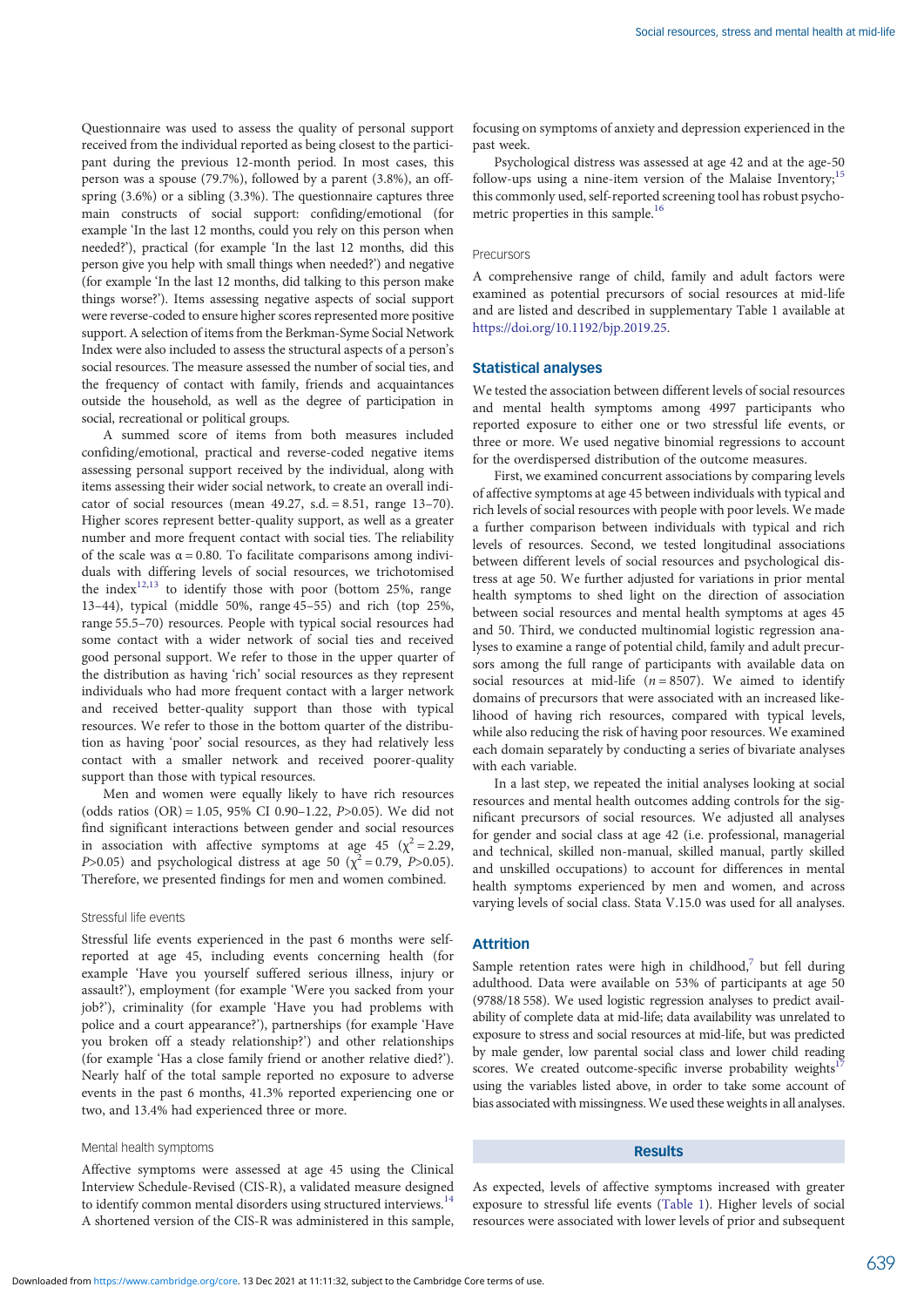<span id="page-2-0"></span>

| Correlations between social resources, stressful life events<br>Table 1<br>and mental health symptoms |         |               |      |      |      |  |  |  |
|-------------------------------------------------------------------------------------------------------|---------|---------------|------|------|------|--|--|--|
|                                                                                                       | 1       | $\mathcal{P}$ | 3    | 4    | 5    |  |  |  |
| 1. Stressful life events age 45                                                                       | 1       |               |      |      |      |  |  |  |
| n                                                                                                     | 4347    |               |      |      |      |  |  |  |
| 2. Social resources age 45                                                                            | $-0.03$ | 1             |      |      |      |  |  |  |
| n                                                                                                     | 3992    | 3992          |      |      |      |  |  |  |
| 3. Psychological distress age 42                                                                      | 0.11    | $-0.09$       | 1    |      |      |  |  |  |
| n                                                                                                     | 4183    | 3854          | 4183 |      |      |  |  |  |
| 4. Affective symptoms age 45                                                                          | 0.17    | $-0.10$       | 0.45 | 1    |      |  |  |  |
| n                                                                                                     | 4333    | 3979          | 4171 | 4333 |      |  |  |  |
| 5. Psychological distress age 50                                                                      | 0.11    | $-0.06$       | 0.57 | 0.47 |      |  |  |  |
| n                                                                                                     | 3790    | 3519          | 3675 | 3782 | 3790 |  |  |  |
| Significant findings are in bold, P<0.001.                                                            |         |               |      |      |      |  |  |  |

psychological distress, and with lower levels of contemporaneous affective symptoms. Social resources were not associated with stressful life events.

## Benefits of rich social resources on concurrent affective symptoms

Individuals with higher levels of social resources had lower levels of affective symptoms than those with poorer resources (Fig. 1(a)). Among individuals exposed to one or two stressful life events, having either rich or typical levels of social resources was associated with a reduction in affective symptoms at age 45, compared with having poor resources (see supplementary Table 2). Rich resources did not confer any additional benefits by contrast with typical levels. However, among individuals exposed to three or more stressors, only rich social resources conferred benefits in terms of symptom levels: individuals with typical and poor resources had similarly high levels of symptoms, whereas it was only those with rich resources that had lower levels in this group.

## Benefits of rich social resources on subsequent psychological distress

To assess whether the beneficial effects of rich social resources persisted over time, we examined levels of psychological distress 5 years after individuals were exposed to stress. The findings followed a similar pattern to those of the concurrent analyses. Among individuals who were previously exposed to one or two stressful life events, both rich and typical levels of social resources were associated with lower levels of psychological distress; rich resources did not confer any additional benefits (Fig. 1(b)). However, among individuals previously exposed to three or more stressful life events, once again it was only those people with rich social resources who showed evidence of benefits: individuals with typical and poor resources had similarly high levels of symptoms, whereas lower levels of psychological distress were only observed among those with rich resources.

## Effects of accounting for prior psychological distress

We further tested whether the benefits conferred by rich social resources remained after adjusting for variations in individuals' prior psychological distress assessed at age 42 (see supplementary Table 2). The benefits associated with having rich resources were reduced but remained. Overall, findings show that social resources reduced the risk of both concurrent and later symptoms, even for those who experienced prior psychological distress.



Fig. 1 Mean scores for levels of social resources by stressful life events in (a) affective symptoms and (b) psychological distress.  $*P<0.05$ ,  $*P<0.01$ ,  $**P<0.001$ .

## Life-course precursors of rich social resources

Our analyses identified precursors of rich mid-life social resources across development; they included greater sociability in childhood (for example seeing friends outside school) and in adolescence (for example going to discos or parties), as well as better-quality social resources earlier in adult life (such as confiding relationships) ([Table 2\)](#page-3-0). We tested the extent to which the effect of social resources on mid-life outcomes was attributable to these earlier precursors, focusing in particular on developmental indicators of sociability in childhood and adolescence [\(Table 3](#page-3-0)). Associations between social resources and measures of affective symptoms at mid-life became non-significant after adjusting for earlier sociability (i.e. seeing friends outside school in childhood and going to discos or parties during adolescence); although social resources are helpful at mid-life, determinants appear to be rooted in early life.

## **Discussion**

Our findings in a large-scale, representative cohort underscore the importance of more and good-quality social resources in mitigating mental health difficulties under particularly stressful circumstances. We also contribute longitudinal evidence to show that individuals

640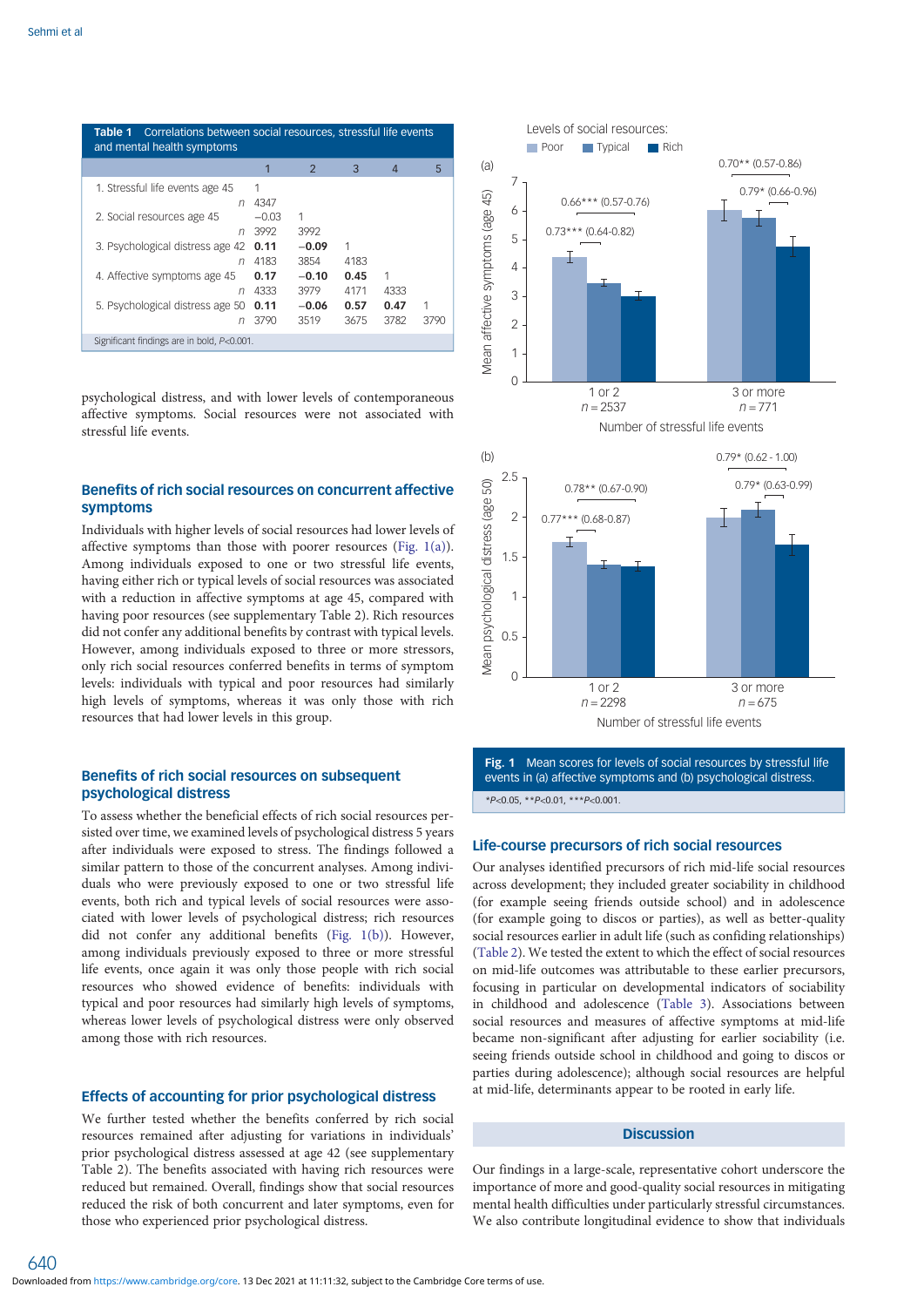<span id="page-3-0"></span>

| <b>Table 2</b> Life-course precursors of social resources at age 45 <sup>d</sup>                                   |                                             |                                             |              |  |  |
|--------------------------------------------------------------------------------------------------------------------|---------------------------------------------|---------------------------------------------|--------------|--|--|
|                                                                                                                    | Relative risk ratio (95% CI)                |                                             |              |  |  |
|                                                                                                                    | Poor social resources versus typical levels | Rich social resources versus typical levels | $\sqrt{n}$   |  |  |
| Child factors                                                                                                      |                                             |                                             |              |  |  |
| Female                                                                                                             | $0.80***(0.71-0.89)$                        | $1.03(0.92 - 1.16)$                         | 7414         |  |  |
| Higher reading scores in childhood                                                                                 | $0.99**$ (0.98-1.00)                        | $1.00(0.99 - 1.00)$                         | 7414         |  |  |
| Higher cognitive scores in childhood                                                                               | $0.99***$ (0.99-1.00)                       | 1.00 (0.99-1.00)                            | 6670         |  |  |
| Higher internalising scores                                                                                        | $1.05*$ (1.01-1.10)                         | $0.95* (0.91-0.99)$                         | 7051         |  |  |
| Higher externalising scores                                                                                        | $1.02(1.00 - 1.05)$                         | $0.97(0.95 - 1.00)$                         | 7181         |  |  |
| Personality                                                                                                        |                                             |                                             |              |  |  |
| Impulsive                                                                                                          | $0.92* (0.86 - 0.99)$                       | $1.06(0.99 - 1.14)$                         | 5845         |  |  |
| Moody                                                                                                              | 1.03 (0.98-1.09)                            | $1.01(0.95 - 1.06)$                         | 5865         |  |  |
| Aggressive                                                                                                         | $0.91* (0.84 - 1.00)$                       | $1.04(0.96 - 1.14)$                         | 5851         |  |  |
| Rigid                                                                                                              | $1.10*$ (1.02-1.20)                         | $1.02(0.94 - 1.11)$                         | 5837         |  |  |
| Withdrawn                                                                                                          | $1.13***(1.07-1.20)$                        | $0.96(0.90 - 1.02)$                         | 5870         |  |  |
| Lazy                                                                                                               | $1.00(0.95 - 1.06)$                         | $0.99(0.94 - 1.05)$                         | 5857         |  |  |
| Disability                                                                                                         | $1.46**$ (1.12-1.91)                        | $1.01(0.74 - 1.36)$                         | 5362         |  |  |
| Social resources in childhood/adolescence                                                                          |                                             |                                             |              |  |  |
| Child sees friends outside school                                                                                  | $0.75***(0.66-0.84)$                        | $1.18*(1.03-1.34)$                          | 6459         |  |  |
| Child does not get on with both parents                                                                            | $1.23*(1.01-1.50)$                          | $0.76*(0.60-0.95)$                          | 5360         |  |  |
| Arguments with parents                                                                                             | $0.95(0.76 - 1.17)$                         | $1.02$ (0.82-1.26)                          | 5722         |  |  |
| Often goes to discos/parties                                                                                       | $0.79***$ (0.69-0.90)                       | $1.25**$ (1.09-1.42)                        | 5588         |  |  |
| Family environment                                                                                                 |                                             |                                             |              |  |  |
| Child not living with both parents                                                                                 | $1.18(0.97 - 1.43)$                         | $0.94(0.76 - 1.16)$                         | 5136         |  |  |
| Child is/has been in care                                                                                          | $1.59*$ (1.06-2.39)                         | $0.89(0.55 - 1.45)$                         | 5594         |  |  |
| Higher parental social class                                                                                       | $0.88(0.77 - 1.00)$                         | $0.92(0.80 - 1.05)$                         | 7402         |  |  |
| Family difficulties                                                                                                | $1.23*$ (1.00-1.52)                         | $0.93(0.74 - 1.17)$                         | 6972         |  |  |
| Psychopathology in adulthood                                                                                       |                                             |                                             |              |  |  |
| More psychological distress                                                                                        | $1.09***$ (1.05-1.13)                       | $0.95* (0.91-1.00)$                         | 6641         |  |  |
| Socioeconomic status                                                                                               |                                             |                                             |              |  |  |
| Higher education level                                                                                             | $0.90(0.79 - 1.03)$                         | $0.83**$ (0.73-0.95)                        | 6535         |  |  |
| Higher social class                                                                                                | 1.03 (0.98-1.08)                            | $1.02$ (0.97-1.07)                          | 6241         |  |  |
| Property ownership                                                                                                 | $0.88(0.75 - 1.03)$                         | $0.99(0.84 - 1.17)$                         | 6159         |  |  |
| Ever unemployed                                                                                                    | $1.04(0.90 - 1.19)$                         | $0.90(0.78 - 1.04)$                         | 6361         |  |  |
| Social resources in adulthood                                                                                      |                                             |                                             |              |  |  |
| Often volunteers                                                                                                   | $0.81**$ (0.71-0.94)                        | $1.10(0.96 - 1.26)$                         | 6477         |  |  |
| Earlier social support                                                                                             |                                             |                                             |              |  |  |
| Domestic                                                                                                           | $0.76***(0.67-0.86)$                        | $1.24**$ (1.10-1.40)                        | 6316         |  |  |
| Financial                                                                                                          | $0.74***$ (0.63-0.86)                       | $1.12(0.97 - 1.29)$                         | 6237         |  |  |
| Household                                                                                                          | $0.81**$ (0.71–0.93)                        | $1.34***$ (1.18-1.53)                       | 6309         |  |  |
| Personal                                                                                                           | $0.75***(0.67-0.85)$                        | $1.15*(1.02-1.30)$                          | 6313         |  |  |
| Confiding                                                                                                          | $0.77***$ (0.67-0.89)                       | $1.17*$ (1.02-1.34)                         | 5909         |  |  |
| Emotional                                                                                                          | $0.76***(0.67-0.87)$                        | $1.29***$ (1.14-1.46)                       | 6220         |  |  |
| Social difficulties                                                                                                |                                             |                                             |              |  |  |
|                                                                                                                    |                                             |                                             | 6440         |  |  |
| Drawn into arguments                                                                                               | $1.03(0.87 - 1.22)$                         | $0.96(0.81 - 1.14)$                         |              |  |  |
| Can't trust other people                                                                                           | $1.35***$ (1.19-1.54)                       | $0.84*(0.73-0.97)$                          | 6250<br>6287 |  |  |
| Doesn't get on with other people                                                                                   | $1.60***$ (1.41-1.80)                       | $0.64***$ (0.56-0.72)                       |              |  |  |
| Often attends religious meetings                                                                                   | $0.84(0.70 - 1.02)$                         | $1.31**$ (1.10-1.56)                        | 3460<br>6513 |  |  |
| Not married                                                                                                        | $1.52***$ (1.34-1.73)                       | $0.73***$ (0.63-0.84)                       |              |  |  |
| a. Weighted relative risk ratios are reported. Significant findings are in bold.<br>*P<0.05, **P<0.01, ***P<0.001. |                                             |                                             |              |  |  |

## **Table 3** Group comparisons across levels of social resources for participants exposed to (a) one or two, or (b) three or more stressful life events, adjusted<br>for earlier sociability<sup>a</sup>

|                                                                                                                                                                                                                                                                                                                                          | Group comparisons, incidence rate ratios (95% CI) |                               |                                  |                |  |  |  |
|------------------------------------------------------------------------------------------------------------------------------------------------------------------------------------------------------------------------------------------------------------------------------------------------------------------------------------------|---------------------------------------------------|-------------------------------|----------------------------------|----------------|--|--|--|
| Mid-life outcomes by number of stressful life events<br>age $45$                                                                                                                                                                                                                                                                         | <b>Typical versus poor</b><br>resources           | Rich versus poor<br>resources | Rich versus typical<br>resources | $\overline{n}$ |  |  |  |
| Affective symptoms, age 45                                                                                                                                                                                                                                                                                                               |                                                   |                               |                                  |                |  |  |  |
| 1-2 stressful life events age 45                                                                                                                                                                                                                                                                                                         | $0.96(0.85 - 1.09)$                               | $0.88(0.75 - 1.04)$           | $0.92(0.78 - 1.07)$              | 1967           |  |  |  |
| 3 or more stressful life events age 45                                                                                                                                                                                                                                                                                                   | $0.99(0.83 - 1.18)$                               | $0.90(0.73 - 1.11)$           | $0.91(0.74 - 1.12)$              | 616            |  |  |  |
| Psychological distress, age 50                                                                                                                                                                                                                                                                                                           |                                                   |                               |                                  |                |  |  |  |
| 1-2 stressful life events age 45                                                                                                                                                                                                                                                                                                         | $0.94(0.83 - 1.07)$                               | $0.96(0.82 - 1.12)$           | $1.02(0.88 - 1.18)$              | 1803           |  |  |  |
| 3 or more stressful life events age 45                                                                                                                                                                                                                                                                                                   | $1.09(0.90 - 1.31)$                               | $0.94(0.74 - 1.19)$           | $0.86(0.68 - 1.09)$              | 534            |  |  |  |
| a. Earlier sociability included the following variables: seeing friends outside school in childhood and going to discos or parties during adolescence. Analyses are adjusted for gender, social<br>class and prior mental health symptoms. Weighted incidence rate ratios are reported. No results were significant at the P<0.05 level. |                                                   |                               |                                  |                |  |  |  |

can benefit from positive social resources in the longer term, as effects on mental health persisted 5 years following exposure to stress. In addition, we provide evidence that social resources mitigate risk for mental health symptoms even taking account of prior mental health. By taking a life-course approach, we show that individuals who display sociability during childhood and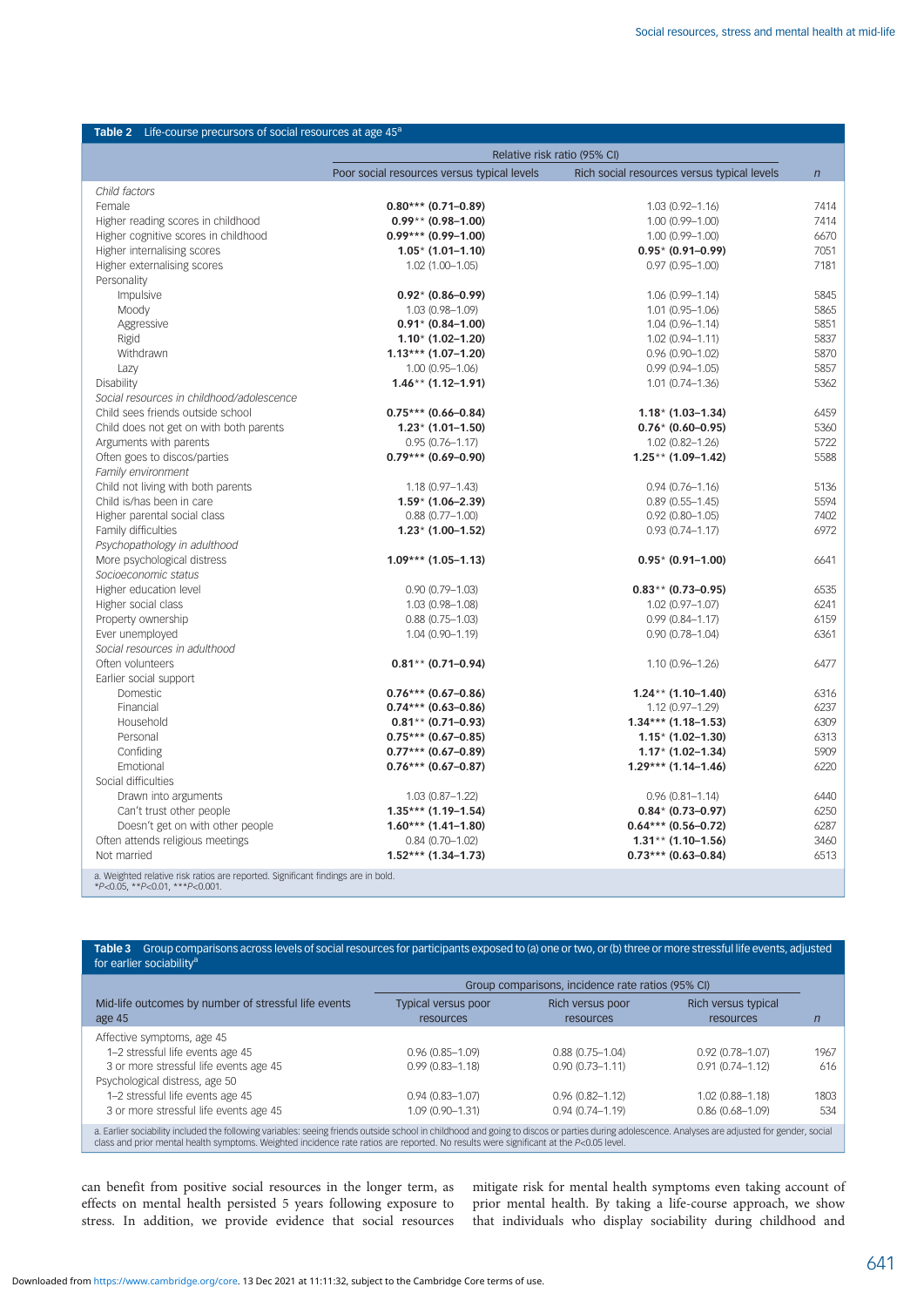adolescence have the most advantageous social resources by midlife. This finding highlights that there may be advantages to intervening prior to adulthood, to ensure individuals develop social resources that help them cope with stress later in life.

#### Benefits conferred by rich social resources

Previous studies commonly used either dichotomous or linear approaches to characterise variations in the size of networks, frequency of contacts and the degree of personal support that individuals received.<sup>18,19</sup> We tested a more fine-grained approach, differentiating people with rich social resources from those with poor and more typical levels. This distinction mapped on to the distribution of social resources represented in the population we studied. It also made it possible to test whether the social resources available to the majority of adults are sufficient in mitigating risks, or whether richer resources are needed under especially stressful circumstances. Taking this approach, we corroborated previous findings that social resources have their limits, $^{20}$  $^{20}$  $^{20}$  as typical levels did not mitigate risks under particularly stressful circumstances. As most prior studies did not explicitly differentiate between rich and typical levels of social resources, the association between stress and social resources proved to be more nuanced in our case. Namely, we show that rich social resources are beneficial – and indeed necessary – under particularly stressful circumstances.

Our study contributes new evidence that people who are best able to weather exposure to multiple stressors are those who have access to better-quality emotional and practical support from at least one person – typically their spouse or partner – as well as a broader network of social ties including friends, relatives and social groups. This suggests that a combination of better-quality personal support and regular contact with a larger network of social ties is important. In practice, of course, these two aspects of social resources are often linked. Individuals who have regular contact with a larger network of social ties may have greater potential to access different types of support from several sources, and may consequently be better able to cope with stress.<sup>[21](#page-6-0)</sup> This may be especially important in the case of relationship breakdowns or losses, which are not only stressors in themselves but may also entail a loss of key emotional and practical support. An individual with a larger social network may be best able to compensate for losses of this kind by drawing on the resources available to them from their wider social network.

## Persisting effects of rich social resources

Our findings also show that individuals who have regular contact with a larger network of social ties and more supportive relationships reap the benefits, not only at the time of exposure to stress, but also over the longer term. This was the case – although associations were statistically marginal – even for individuals who might be expected to be more vulnerable because of their prior mental health symptoms, and consequently may be more likely to be exposed to stress<sup>22</sup> and receive less support.<sup>[23](#page-6-0)</sup> There may be a variety of mechanisms involved in explaining how social resources yield health advantages in the longer term. Supportive relationships may positively influence individuals' response to stress by promoting use of healthy behaviours and discouraging risky behaviours; they may also bolster individuals' beliefs that they are able to cope effectively with stress, and instil a sense of responsibility towards their social ties (for example needing to stay healthy to provide for a family). $24,25$  It has also been proposed that social resources may reduce the burden of allostatic load – the cumulative 'wear and tear' on physiological systems as a result of exposure to stress – on health.[26](#page-6-0) One such mechanism could be the reduction of harmful dysregulation of the hypothalamic–pituitary–adrenal system through altering the individual's appraisal of stress.

## Life-course precursors of rich social resources

Whereas the majority of existing studies tend to follow-up into earlier stages of adulthood only, we show that early precursors may continue to be important for developing good social resources up to and including mid-life. We show that more sociable children and adolescents have more and better-quality social resources by mid-life, adding further evidence to the growing body of studies showing that precursors of adult social resources are rooted in early life. Our findings also corroborate and further research showing that children and adolescents who spend more time with their peers procure health benefits in later life. $<sup>2</sup>$ </sup>

Equipping less sociable children with the skills to initiate and maintain relationships with their peers may have far-reaching benefits across the life-course. It may also be possible to strengthen social resources at older ages as our findings showed that adults with several sources of personal support prior to mid-life (typically their partner or spouse, parents or in-laws, other relatives, and friends or neighbours) were also more likely to have good social resources later in life. Interventions designed to strengthen adult social resources may be useful in ensuring individuals have the tools to elicit more or better-quality support from their existing net-works when needed.<sup>[28](#page-6-0)</sup>

## Limitations

Our study has some limitations. First, we were only able to examine longitudinal effects at a 5-year follow-up at mid-life. Although we showed that social resources are beneficial several years later, the extent to which these effects persist over longer time periods remains uncertain. This limitation is particularly salient given that the social resources available to individuals may become more limited with advancing age, because of health problems and the death of family. Second, our study did not include repeated measures of social resources at mid-life and so it remains unclear how the observed long-term effects operated. Cohorts with measures of social support assessed at different stages in the life-course would provide opportunities for the exploration of these issues.

Furthermore, the measure of support received focused on only one nominated person (typically the spouse or partner), thereby precluding reports of multiple sources of support. However, spouses and partners are the most probable source of support for adults and are most consistently shown to be important in protect-ing against depression.<sup>[5](#page-5-0)</sup> We conducted sensitivity analyses to take account of whether individuals were in a partnership at age 45, and the findings remained unchanged (see supplementary Table 3).

Third, our study focused on indicators of mental health outcomes at mid-life, based on the measures available in this 50-year longitudinal study. Future studies should explore the effect of social resources – in the context of stress – on other mental health outcomes. Fourth, common method variance may confound the results as we used self-reported information to identify stress exposure, levels of social resources and mental health symptoms. It may be useful for future studies to gather data from multiple informants to increase the robustness of findings. Fifth, attrition was unavoidable in our 50-year-long study. We used inverse probability weights to take some account of any associated selection bias. Sixth, our study did not assess the role of online communities and social media platforms. This is particularly important as young people today increasingly use these platforms to create and maintain social ties.

642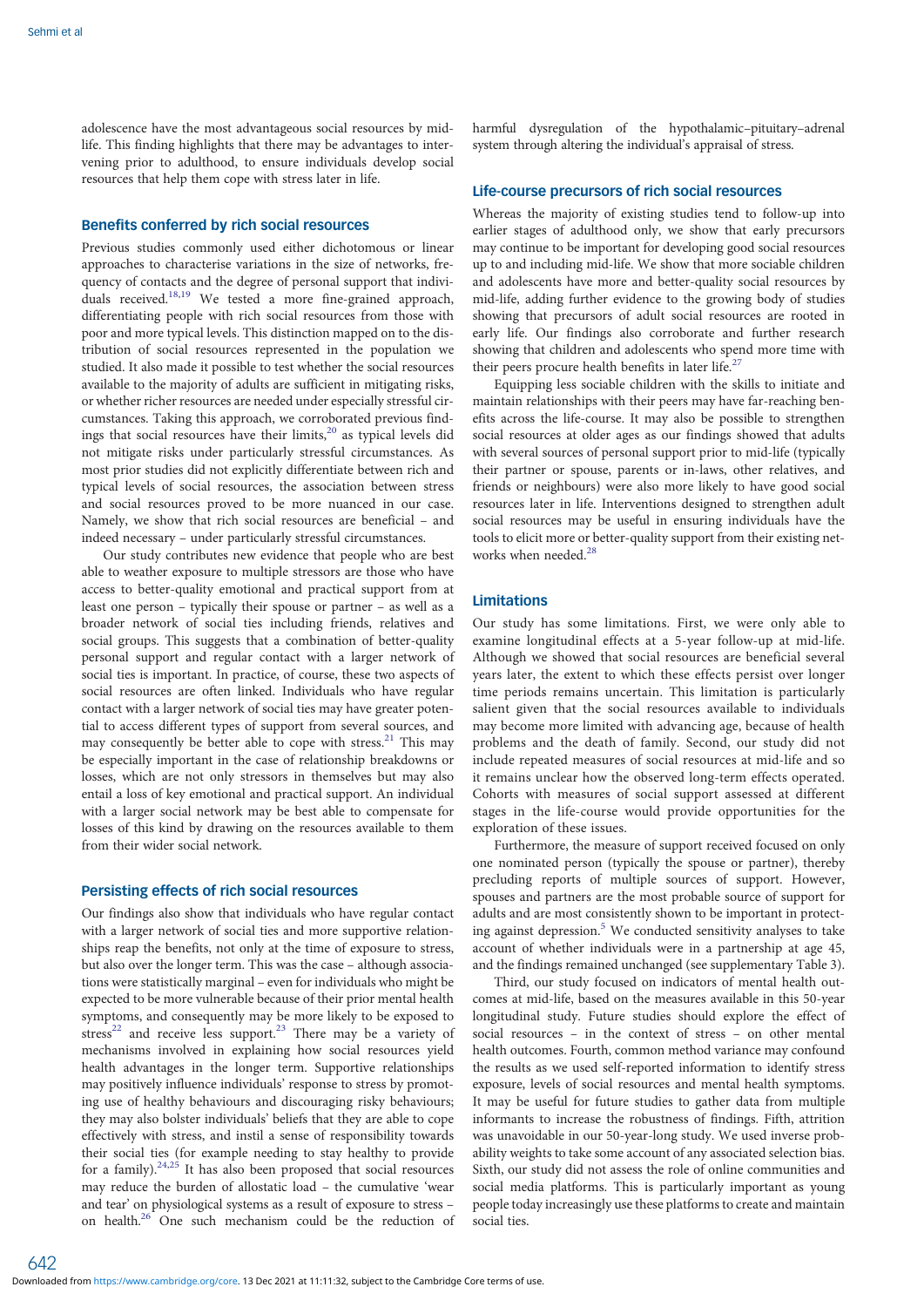## <span id="page-5-0"></span>Implications

Our study has some clinical implications. We show that both the quality and quantity of social resources available to individuals may be important resilience-related factors. It may therefore be beneficial for clinicians to assess an individual's close relationships, as well as the extent to which they engage with a wider network of social ties. This is especially relevant if the individual has been exposed to several stressful life events in quick succession, as the social resources available to the majority of people may no longer be effective in mitigating risk. Under these circumstances, prompt intervention is required to prevent the onset, or worsening, of mental health problems. Effective interventions for mental health include those designed to increase opportunities for individuals to elicit support from their community, $2^{5,30}$  underscoring the importance of encouraging activities that enhance social inclusion as outlined by the Care Programme Approach framework. Examples of such interventions include activities around social skills, training in assertiveness and conflict resolution and group interventions that provide support through peers. Promoting social inclusion is increasingly important given recent societal changes, including technological advances, greater geographic mobility and rising economic pressures. Some individuals may consequently be at greater risk of being socially isolated (for example those who are unemployed) and experiencing mental health symptoms upon exposure to stress.

Our findings also emphasise the need for further longitudinal research to better understand the complex interplay between social resources, stress and mental health. Longitudinal studies offer unique opportunities to assess changes in the nature of a person's social resources across age, which may inform a more targeted approach to addressing deficits in support at different life stages. It may also be possible to examine the extent to which interventions designed to improve access to support (such as peer support programmes) engender resilience when people are exposed to stress.

Although bolstering adult social resources at the time of exposure to stress is worthwhile, our findings suggest that early interventions may provide the best opportunity to benefit future mental health. Schools and educational professionals should be aware that children with poorer social skills may be less wellequipped to cope with stress later in life. Engaging children in structured activities such as volunteering and active citizenship is one such intervention that provides opportunities for children to lead or participate in social action projects in the community (for example National Citizen Service and Supporting Inclusion Programme). Another example is peer-mentoring by older children matched with younger mentees based on similar characteristics such as gender, hobbies, personalities or academic subjects. Children may benefit from school-based (for example aggression or bullying prevention) or out-of-school (for example mentoring or arts/sports-based activities) social and emotional learning inter-ventions.<sup>[31](#page-6-0)</sup> Such interventions may provide children with the skills to forge more and better-quality social ties with others well into adulthood.

Rukmen Sehmi, PhD, Postdoctoral Researcher, Social, Genetic and Developmental Psychiatry, Institute of Psychiatry, Psychology and Neuroscience, King's College London, UK; Barbara Maughan, PhD, Professor of Developmental Epidemiology, Social, Genetic and Developmental Psychiatry, Institute of Psychiatry, Psychology and Neuroscience,<br>King's College London, UK; **Timothy Matthews**, PhD, Postdoctoral Researcher, Social, Genetic and Developmental Psychiatry, Institute of Psychiatry, Psychology and Neuroscience, King's College London, UK; **Louise Arseneault**, PhD, Professor of<br>Developmental Psychology, Social, Genetic and Developmental Psychiatry, Institute of Psychiatry, Psychology and Neuroscience, King's College London, UK

Correspondence: Louise Arseneault, Institute of Psychiatry, Psychology and Neuroscience, King's College London, London SE5 8AF, UK. Email: [louise.arseneault@kcl.ac.uk.](mailto:louise.arseneault@kcl.ac.uk)

First received 31 Aug 2018, final revision 11 Jan 2019, accepted 11 Jan 2019

#### Funding

The work was supported by the Economic and Social Research Council (grant number ES/ P010113/1). The biomedical examination in the National Child Development Study was funded by the Medical Research Council (MRC) grant G0000934. The funders did not have any role in the analysis, interpretation of the results or preparation of the manuscript. L.A. is the Economic and Social Research Council Mental Health Leadership Fellow.

## Acknowledgements

We thank all the participants in the National Child Development Study; the Centre for Longitudinal Studies (CLS), UCL Institute of Education for use of the data; and the Economic and Social Data Service (ESDS) for facilitating access to the data.

## Supplementary material

Supplementary material is available online at <https://doi.org/10.1192/bjp.2019.25>.

## References

- 1 Kendler KS, Karkowski LM, Prescott CA. Causal relationship between stressful life events and the onset of major depression. Am J Psychiatry 1999; 156: 837–41.
- 2 Miloyan B, Bienvenu OJ, Brilot B, Eaton WW. Adverse life events and the onset of anxiety disorders. Psychiatry Res 2018; 259: 488–92.
- 3 Cohen S, Wills TA. Stress, social support, and the buffering hypothesis. Psychol Bull 1985; 98: 310–57.
- 4 World Health Organization. Global Recommendations on Physical Activity for Health. World Health Organization, 2010.
- 5 Gariépy G, Honkaniemi H, Quesnel-Vallée A. Social support and protection from depression: systematic review of current findings in Western countries. Br J Psychiatry 2016; 209: 284–93.
- 6 Pulkkinen L, Nygren H, Kokko K. Successful development: childhood antecedents of adaptive psychosocial functioning in adulthood. J Adult Dev 2002; 9: 251–65.
- 7 Englund MM, Kuo SI, Puig J, Collins WA. Early roots of adult competence: the significance of close relationships from infancy to early adulthood. Int J Behav Dev 2011; 35: 490–6.
- 8 Power C, Elliott J. Cohort profile: British birth cohort (National Child Development Study). Int J Epidemiol 2006; 35: 34–41.
- 9 Valtorta NK, Kanaan M, Gilbody S, Hanratty B. Loneliness, social isolation and social relationships: what are we measuring? A novel framework for classifying and comparing tools. BMJ Open 2016; 6: e010799.
- 10 Stansfeld S, Marmot M. Deriving a survey measure of social support: the reliability of validity of the Close Persons Questionnaire. Soc Sci Med 1992; 35: 1027–35.
- 11 Berkman LF, Syme SL. Social networks, host resistance, and mortality: a nine-year follow-up study of Alameda County residents. Am J Epidemiol 1979; 109: 186–204.
- 12 Stouthamer-Loeber M, Loeber R, Farrington DP, Zhang Q, van Kammen W, Maguin E. The double edge of protective and risk factors for delinquency: interrelations and developmental patterns. Dev Psychopathol 1993; 5: 683–701.
- 13 Brumley LD, Jaffee SR. Defining and distinguishing promotive and protective effects for childhood externalizing psychopathology: a systematic review. Soc Psychiatry Psychiatr Epidemiol 2016; 51: 803–15.
- 14 Lewis G, Pelosi AJ, Araya R, Dunn G. Measuring psychiatric disorder in the community: a standardized assessment for use by lay interviewers. Psychol Med 1992; 22: 465–86.
- 15 Rutter M, Tizard J, Whitmore K. Education, Health and Behaviour. Longman, 1970.
- 16 Rodgers B, Pickles A, Power C, Collishaw S, Maughan B. Validity of the Malaise Inventory in general population samples. Soc Psychiatry Psychiatr Epidemiol 1999; 34: 333–41.
- 17 Seaman SR, White IR. Review of inverse probability weighting for dealing with missing data. Stat Methods Med Res 2013; 22: 278–95.
- 18 Bélanger E, Ahmed T, Vafaei A, Curcio CL, Phillips SP, Zunzunegui MV. Sources of social support associated with health and quality of life: a cross- sectional study among Canadian and Latin American older adults. BMJ Open 2016; 6: e011503.
- 19 Pettit JW, Roberts RE, Lewinsohn PM, Seeley JR, Yaroslavsky I. Developmental relations between perceived social support and depressive symptoms through